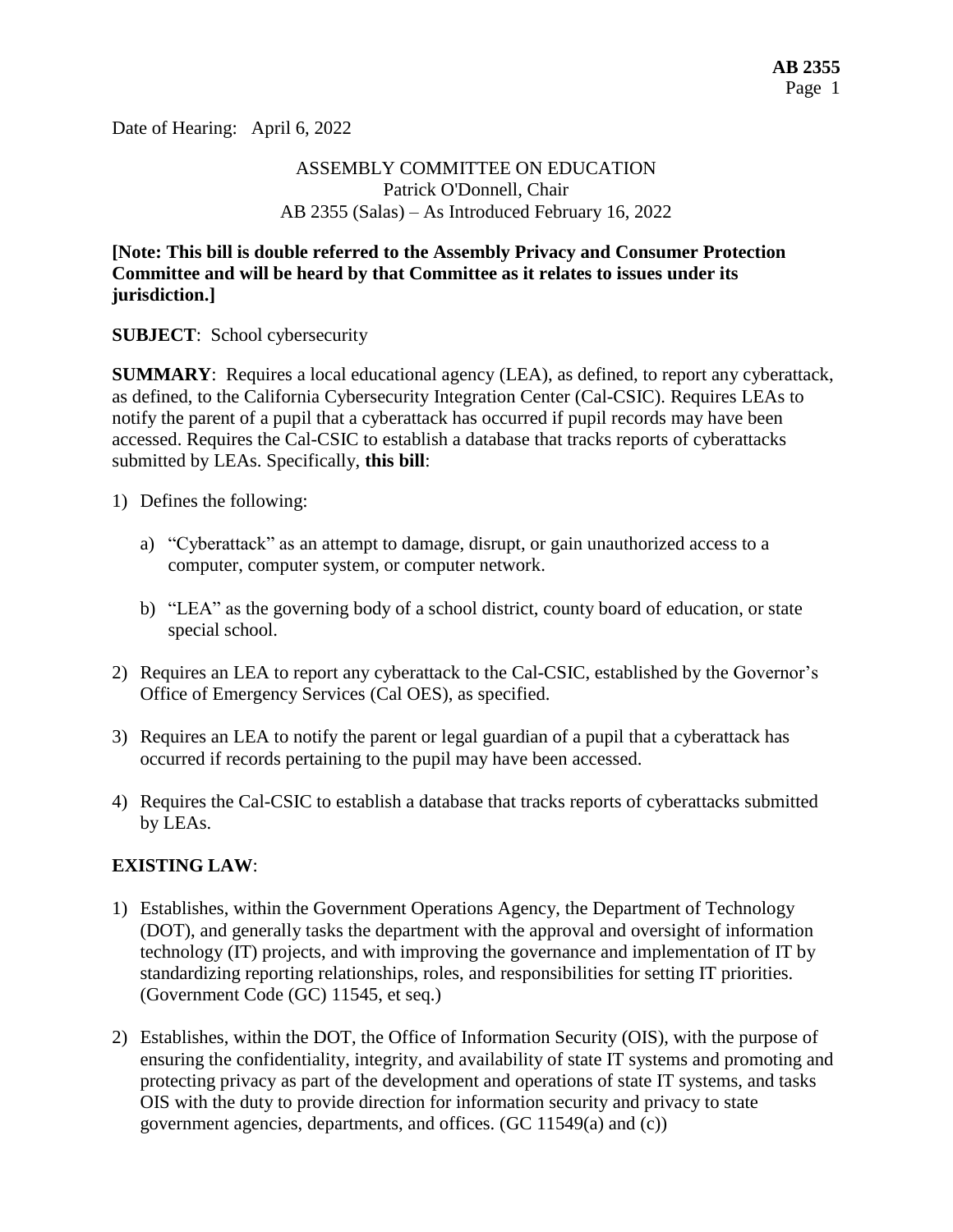- 3) Requires the chief of the OIS to establish an information security program with responsibilities including, among others, the creation, updating, maintenance, and issuing of information security and privacy policies, standards, and procedures for state agencies, and of policies, standards, and procedures directing state agencies to effectively manage security and risk for IT, and for mission critical, confidential, sensitive, or personal information. (GC 11549.3(a))
- 4) Authorizes the OIS to conduct, or require to be conducted, an Independent Security Assessment (ISA) of every state agency, department, or office, and requires the cost of the ISA to be funded by the state agency, department, or office being assessed, and specifies that OIS must, in consultation with the Cal OES, annually require no fewer than 35 state entities to perform an ISA. (GC 11549.3 $(c)(1)$  and  $(2)$ )
- 5) Authorizes the Military Department to perform an ISA of any state agency, department, or office, and requires the cost of the ISA to be funded by the agency, department, or office being assessed. (GC  $11549.3(c)(3)$ )
- 6) Authorizes the Military Department to perform an ISA of an LEA defined as a school district, county office of education (COE), charter school, or state special school. (GC 11549.3(i))
- 7) Requires that, notwithstanding any other law, during the process of conducting an ISA, information and records concerning the ISA are confidential and shall not be disclosed, except to state employees or contractors who have been approved as necessary to receive the information and records to perform the ISA or subsequent remediation activity, and that the results of a completed ISA are subject to all applicable laws relating to disclosure and confidentiality including the California Public Records Act (PRA). (GC 11549.3(f))
- 8) Requires that nothing in the California PRA shall be construed to require the disclosure of an information security record of a public agency, if, on the facts of the particular case, disclosure of that record would reveal vulnerabilities to, or otherwise increase the potential for an attack on, an information technology system of a public agency. (GC 6254.19)
- 9) Authorizes an LEA to enter into a contract with a third party to provide services, including cloud-based services, for the digital storage, management, and retrieval of pupil records, or to provide digital educational software that authorizes a third-party provider to access, store, and use pupil records. (Education Code (EC) 49073.1(a))
- 10) Specifies numerous conditions and limitations on the use, maintenance, and disclosure or release of pupil records and information by an LEA, including prohibiting a school district from permitting access to pupil records to a person without written parental consent or a lawfully issued subpoena or court order to do so. (EC 49073)
- 11) Establishes the Cal-CSIC under the Cal OES. (GC 8586.5)
- 12) Requires the disclosure of any breach of the security of the system following discovery or notification of the breach in the security of the data to any resident of California whose unencrypted personal information was, or is reasonably believed to have been, acquired by an unauthorized person, or, whose encrypted personal information was, or is reasonably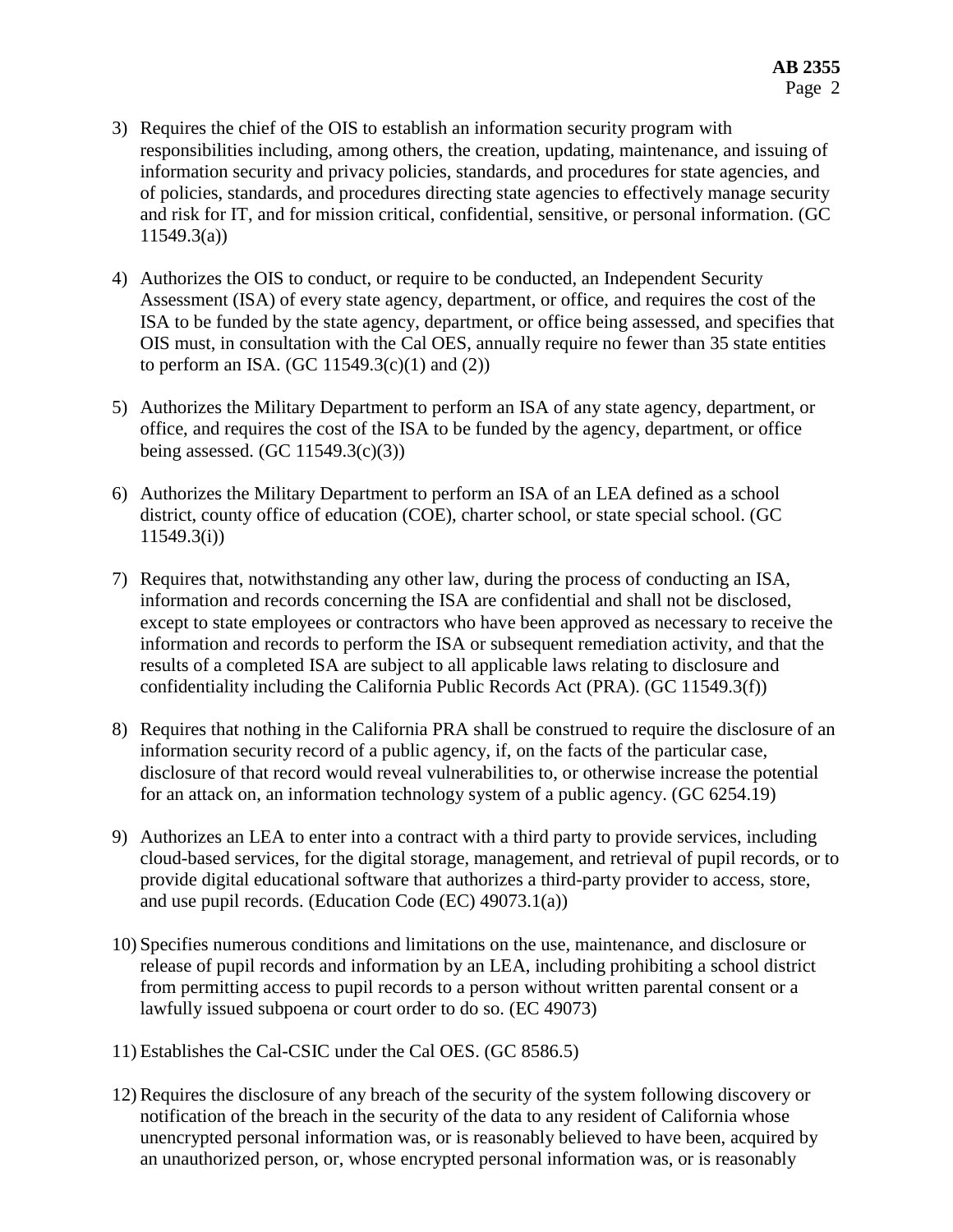believed to have been, acquired by an unauthorized person and the encryption key or security credential was, or is reasonably believed to have been, acquired by an unauthorized person and the agency that owns or licenses the encrypted information has a reasonable belief that the encryption key or security credential could render that personal information readable or usable. (Civil Code (CC) 1798.29)

### **FISCAL EFFECT**: Unknown

## **COMMENTS**:

*Need for the bill.* The author's office states, "We need to take action to protect our children's personal information and prevent future cyberattacks on our schools. Schools have to spend hundreds of thousands of dollars on ransomware attacks, funding that could be better spent on our students' education. AB 2355 is focused on understanding the cyber threats that our schools face and ensuring that children's private information is protected."

*COVID-19 impact on cybersecurity.* According to a 2020 report by Interpol, *Cybercrime: COVID-19 impact*, the COVID-19 pandemic has severely affected the global cyber threat landscape. The sharp increase in cybercriminal activities related to COVID-19 has put significant strain on law enforcement communities worldwide. To maximize damage and financial gain, cybercriminals have shifted their targets from individuals to larger entities like major corporations, governments, and institutions. Due to the sudden shift to teleworking, organizations have had to rapidly deploy remote systems, networks, and applications resulting in increased security vulnerabilities to steal data, generate profits and cause disruption. The Federal Bureau of Investigation's (FBI) Internet Crime Complaint Center reported over two million complaints of internet crime over the past five years, totaling over \$13 billion dollars in resulting losses. The number of reported internet crimes has increased every year since 2016, as have the associated costs, and the margin by which these rates increase year-over-year continues to grow. Between 2019 and 2020 alone, the number of complaints received by the FBI Internet Crime Complaint Center increased by nearly 70%, from 467,361 in 2019 to 791,790 in 2020, likely as a result of unprecedented demand for virtual technologies resulting from the COVID-19 pandemic. According to the FBI Internet Crime Complaint Center's 2020 report, California leads the nation in both the number of complaints relating to internet crime, and in the estimated costs experienced by the victims. In 2020, the FBI Internet Crime Complaint Center received 69,541 cybercrime complaints from Californians, costing victims over \$620 million – over \$200 million more than New York, the next closest state.

*Cybersecurity and schools.* According to a 2021 article by CalMatters, *Under Attack: California Schools Face Ransomware Threat,* more than two dozen California school systems have been targets of cyberattacks. Since 2016, Seculore Solutions, a software company, has recorded over 122 cyberattacks in California across the public safety, government, medical, and education sectors with at least 26 cyberattacks targeting school districts and universities. In the 2021 CalMatters article, a UC Berkeley cybersecurity researcher stated, "If the data on cyberattacks seems sketchy and incomplete, that's because it is." With many schools adopting distance learning in the 2019-20 and 2020-21 school years, technological vulnerabilities increase yet little information is collected regarding the nature of the attacks, and the resulting impact on agencies.

*California Department of Education's cybersecurity response.* The CDE collects and protects student data. To protect and maintain sensitive information and awareness throughout the year,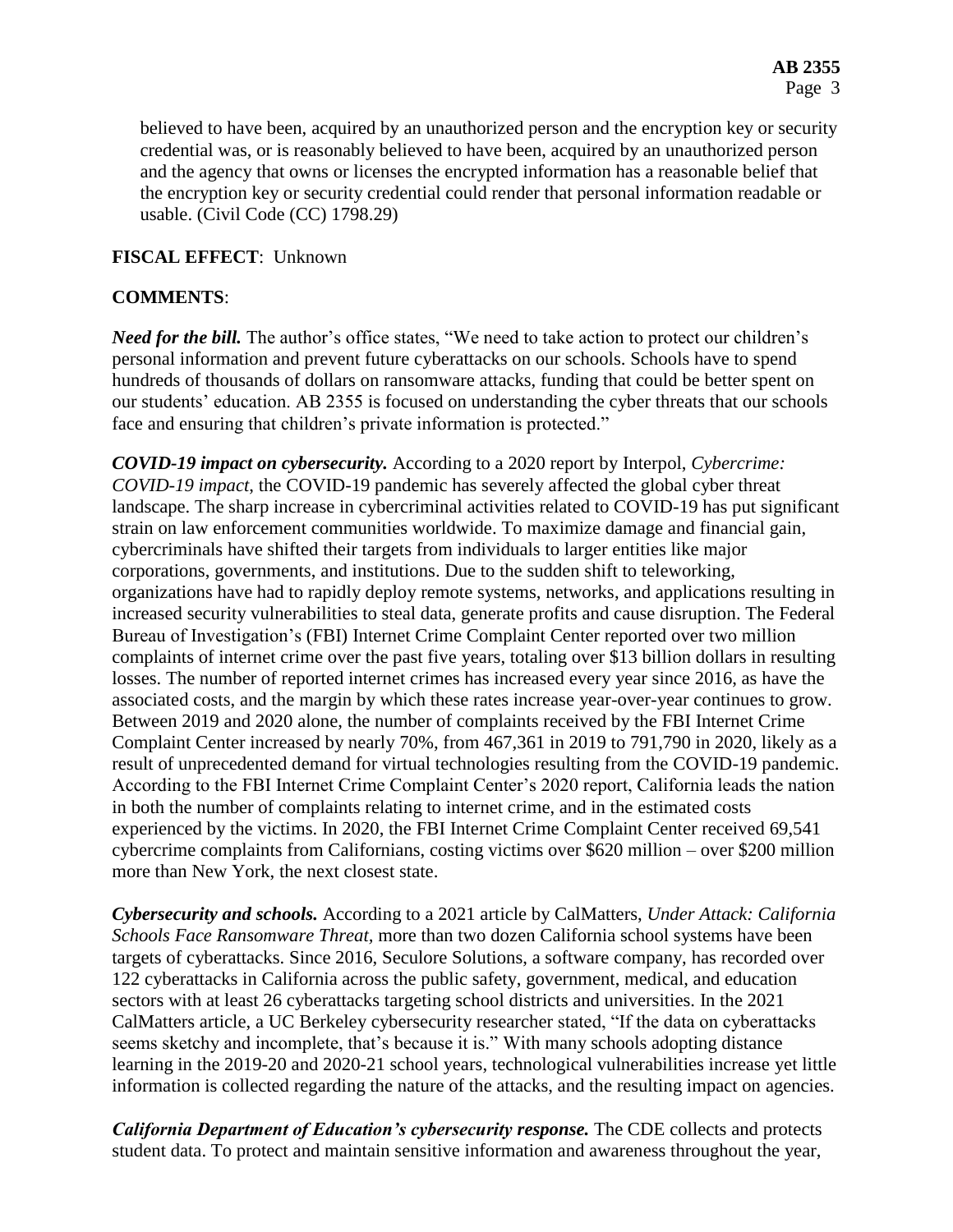the Educational Data Governance Program hosts presentations by cybersecurity and privacy experts from federal partner agencies such as the FBI and the U.S. Department of Education. Additionally, CDE staff to network and learn from privacy professionals and share privacy resources with schools and districts at conferences and symposia. Schools are currently not required to report cyberattacks to the CDE and no state funds support cyberattacks on schools.

*California Cybersecurity Integration Center (Cal-CSIC).* According the Cal OES, Cal-CSIC is a Cal OES division with the primary mission to "reduce the likelihood and severity of cyber incidents that could damage California's economy, its critical infrastructure, or public and private sector computer networks in our state." In 2018, the Governor signed AB 2813 (Chapter 768, Statutes of 2018) further defining the structure and mission of Cal-CSIC. Cal-CSIC is structured to have the following:

- Cyber Incident Response Coordination Team to lead cyber threat detection, reporting, and response in coordination with public and private entities across the state. This team assists law enforcement agencies with primary jurisdiction for cyber-related criminal investigations and agencies responsible for advancing information security within state government.
- The Cal-CSIC serves as a conduit for cybersecurity threat information between federal, state, local, and tribal government entities. Advisories and Alerts are also shared with private sector partners.
- Provides the exchange of intelligence-driven cyber threat indicators between the Cal-CSIC cyber threat feeds and partner entities at machine speed, resulting in the distribution of relevant and timely cyber threat and trend information.
- Cal-CSIC Analysts collect and analyze phishing emails to extrapolate relevant information about the attacker and their respective tactics, called Indicators of Compromise (IOC). These IOCs are added to the California Automated Indicator Exchange to ensure timely distribution to partner entities.

*Federal response to cyberattacks on K-12 education.* In 2020, a joint cybersecurity advisory authored by the Federal Bureau of Investigation (FBI), the Cybersecurity and Infrastructure Security Agency (CISA), and the Multi-State Information Sharing and Analysis Center (MS-ISAC), *Cyber Actors Target K-12 Distance Learning education to Cause Disruptions and Steal Data*, the advisory report documents the common types of attacks used by cybercriminals that can lead to theft of data and disruption of distance learning services, and a loss of basic school operational functions. The common attacks identified in the report are ransomware, malware, distributed denial-of-service attacks (DDoS), and video conference disruptions. The report suggests that "cyber actors likely view schools as targets of opportunity and that these types of attacks are expected to continue through the 2020-2021 academic year." These issues are particularly challenging for K-12 schools that face resource limitations; therefore, educational leadership, information technology personnel, and security personnel will need to balance this risk when determining their cybersecurity investments.

To mitigate these attacks, the FBI encourages education providers to review, update, and maintain best IT practices like patching plans, security policies, and user agreements. The report lists best practices for both school IT networks, in general, and tips on how to defend against the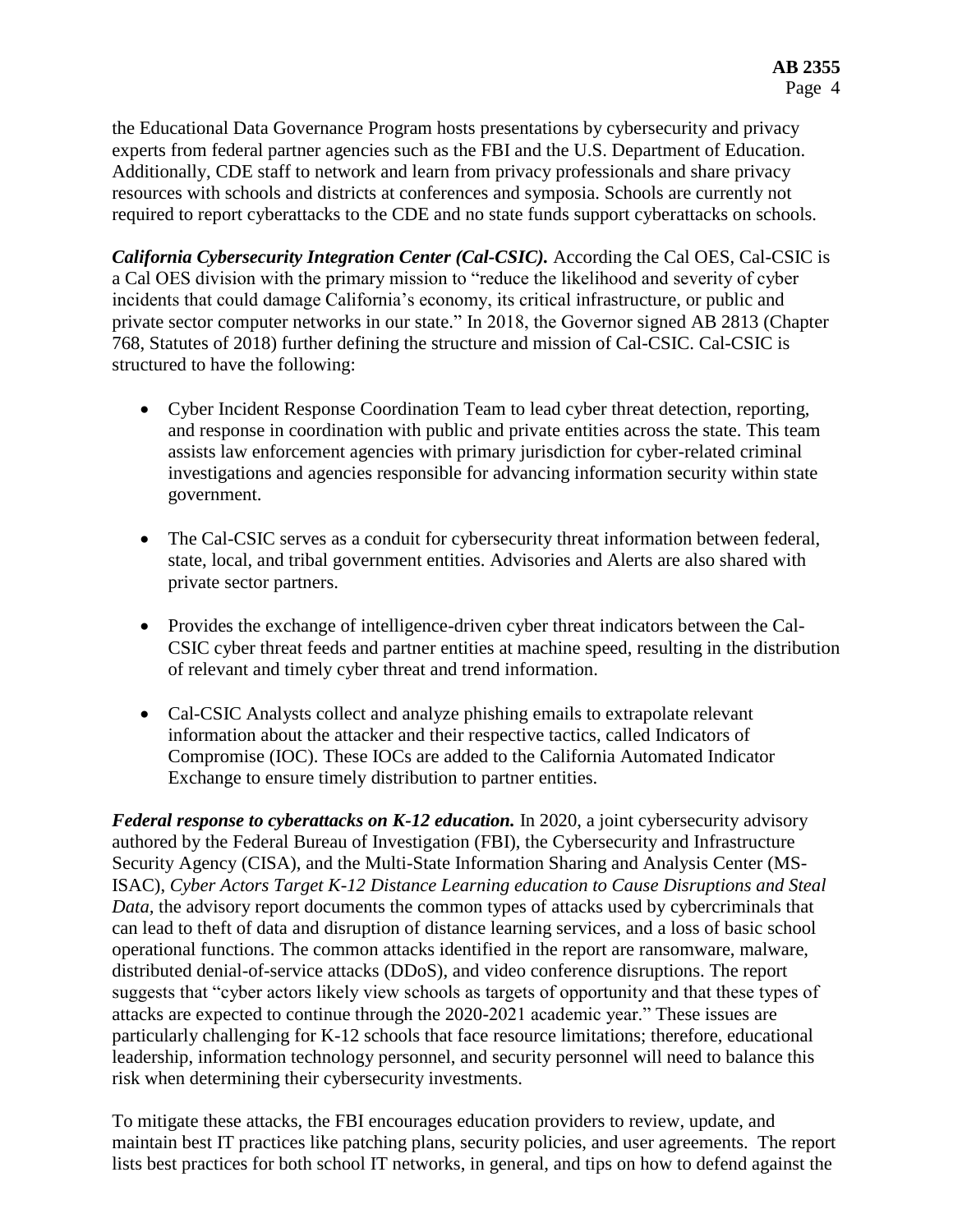common attacks. The report also provides an example of code that has been used to detect and defend against related attacks. Finally, it offers a list of online resources that schools may use to help strengthen their cybersecurity system. The CISA started a campaign to bring attention to the recent increase in cyberattacks at schools and healthcare institutions. CISA's initiative, "Reduce the Risk of Ransomware Campaign," will include education by CISA through its website and social media pages on how entities can best protect themselves from attacks. CISA has also launched an online resource center that includes best practice guides for network administrators. Schools are particularly vulnerable to these attacks and risk the exposure of personal information of minors when facing a cyberattack.

*Reporting to the Attorney General.* According to the Attorney General (AG) of California, California law requires a business or state agency to notify any California resident whose unencrypted personal information, as defined, was acquired, or reasonably believed to have been acquired, by an unauthorized person and requires a breach notification to more than 500 California residents, including school districts pursuant to CC 1798.29 (k). The eCrime Unit, a division in the Office of the AG, is tasked with investigating and prosecuting criminal organizations that commit identity theft crimes, use an electronic device or network to facilitate a crime, or commit a crime targeting an electronic device, network or intellectual property in excess of \$50,000. Any agency or entity can voluntarily report data breaches to the AG. However, the data breach reports are only for notification purposes; the AG does not provide funding or services for affected entities.

The Committee may wish to consider the distinction between a data breach and a cyberattack. The reporting requirements related to data breaches are not inclusive of cyberattacks. *Recommended Committee amendments. Staff recommends the bill be amended to*:

- 1) Define cyberattack to mean either:
	- a) Any alteration, deletion, damage, or destruction of a computer system, computer network, computer program, or data caused by unauthorized access; or,
	- b) The unauthorized denial of access to legitimate users of a computer system, computer network, computer program, or data.
- 2) Define LEAs to include county offices of education and charter schools.
- 3) Require LEAs to report a cyberattack impacting more than 500 pupils or personnel to Cal-CSIC.
- 4) Requires the Cal-CSIC to provide an annual report to the Governor and relevant committees of the California State Senate and California State Assembly summarizing types and number of cyberattacks on LEAs, data breach information from the AG of California, any activities provided by the Cal-CSIC to prevent cyberattacks on a LEA, and support provided by the Cal-CSIC following a cyberattack on a LEA.
- 5) Requires these provisions to sunset on December 31, 2026.
- 6) Remove provisions related to parental notification.